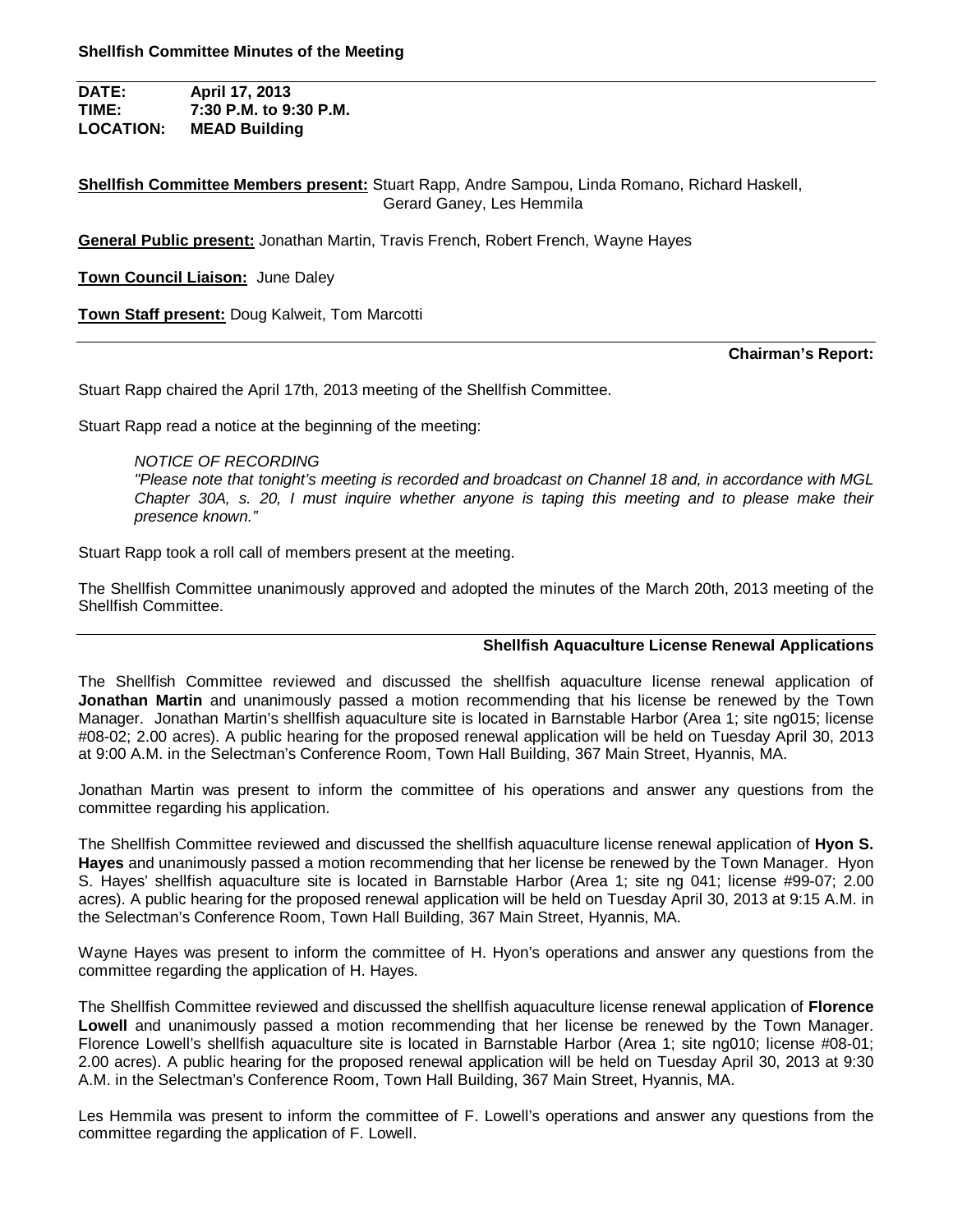The Shellfish Committee reviewed and discussed the shellfish aquaculture license renewal application of **Robert S. French** and unanimously passed a motion recommending that his license be renewed by the Town Manager. Robert S. French's shellfish aquaculture site is located in Barnstable Harbor (Area 1; site ng009; license #96-07; 2.00 acres). A public hearing for the proposed renewal application will be held on Tuesday April 30, 2013 at 9:45 A.M. in the Selectman's Conference Room, Town Hall Building, 367 Main Street, Hyannis, MA.

Robert French was present to inform the committee of his operations and answer any questions from the committee regarding his application.

The Shellfish Committee reviewed and discussed the shellfish aquaculture license renewal application of **Les Hemmila** and unanimously passed a motion recommending that his license be renewed by the Town Manager and that Les be granted the original site location and coordinates that were issued in 1993. Les Hemmila's shellfish aquaculture site is located in West Bay (site sg011; license #93-01). A public hearing for the proposed renewal application will be held on Monday, April 22, 2013 at 9:00 A.M. in the Selectman's Conference Room, Town Hall Building, 367 Main Street, Hyannis, MA.

Les Hemmila was present to inform the committee of his operations and answer any questions from the committee regarding his application. Les Hemmila was requesting that the location of his shellfish aquaculture site remain the site originally granted.

#### **Natural Resources Report**

- Doug Kalweit informed the Shellfish Committee that the Shellfish Propagation Revolving Fund balance is \$169,000 and that \$81,400 has been expended to date. 867 resident recreational licenses and 76 nonresident recreational permits have been sold to date.
- Tom Marcotti reviewed the current contaminated quahog relay area closures that went into effect in Cotuit Bay and the pending contaminated quahog relay area closures that are scheduled for North Bay as well as other shellfish area closures and openings .

### **Division of Marine Fisheries and Town of Barnstable Shellfish Relay Area Definitions for 2013 Out - of - Town Contaminated Quahog Relays:**

### Bluff Point Relay Area DMF/SC21.20 Close April 17, 2013 Open Sept. **2013\***

The Bluff Point Relay Area is defined as: the waters, flats and shoreline of that portion of Cotuit Bay from the pier at 124 Bluff Point Drive to the "No Shellfishing" sign / post located along the shoreline at 28 Bluff Point Drive extending to the "NR" sign / buoys located offshore.

**Cotuit Bay Relay Area DMF/SC 21.22 Close April 17, 2013 Open Sept. 2013\***

The Cotuit Bay Relay Area is defined as: the waters, flats and shoreline of that portion of Cotuit Bay between the "No Shellfishing" sign / posts located along the shoreline at 884 Main Street extending to the "NR" sign / buoys located offshore.

### **Cordwood Lane Relay Area (Northern Portion) DMF/SC 21.21 Close April 17, 2013 Open Sept. 2013\***

The northern portion of the Cordwood Lane Relay Area is defined as: the waters, flats and shoreline of that portion of Cotuit Bay located within the area defined by the "No Shellfishing" sign / post located on the shore at 721 Old Post Road to the NR "No Shellfishing" sign/buoy located offshore to the green navigational buoy at the southern end of the Cotuit Narrows to the "No Shellfishing" sign / post located on the shore at 797 Old Post Road.

#### **North Bay Relay Area DMF/SC23.22** Close May 1, 2013 Open Nov. **2013\***

The North Bay Relay Area is defined as: the waters, flats and shoreline of that portion of North Bay from the pier at 79 Sand Point Road to the pier at 86 Sand Point Road extending to the navigational channel at the northern entrance to Cotuit Bay and to the offshore sign / buoys in North Bay.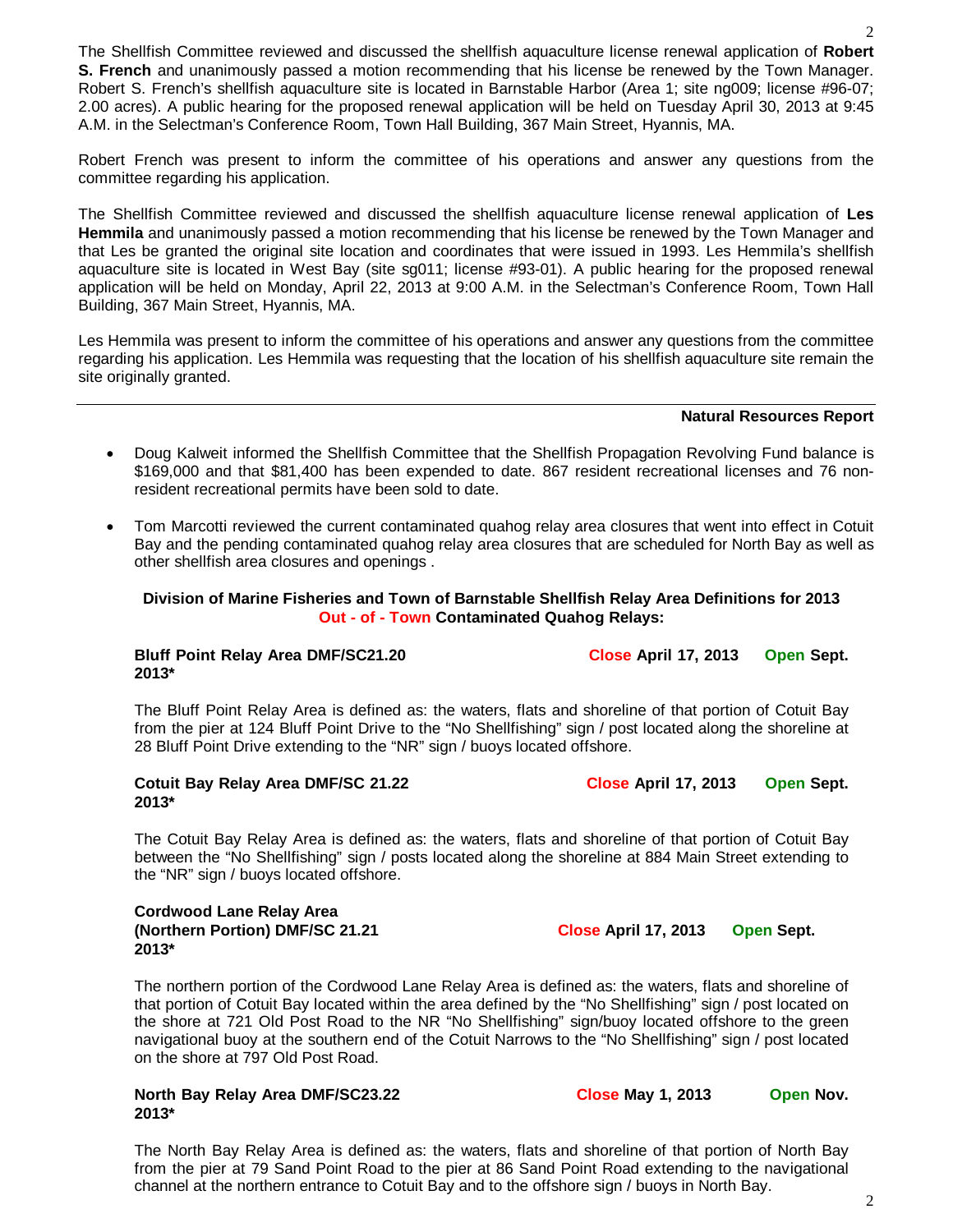- Tom informed the Shellfish Committee of some tentative openings of the **West Bay Relay Area DMF/SC22.21, the Hyannis Harbor Relay Area DMF/SC 27.22** and the **West Bay Recreational Shellfishing Area** during the month of May, based on a summer opening plan, pending DMF and Town authorization.
- The Natural Resources Office will be contracting for the removal of contaminated shellfish (i.e., quahogs ) from designated portions of the Bumps River, Centerville River and East Bay. Starting in May the quahogs will be relayed to the **Bay Street Relay Area** for depuration purposes. Pending testing and certification by DMF, the relay area is scheduled to reopen for harvest on November 1, 2013. Contractors are paid \$40 per 40 quart (orange) tote basket for harvested quahogs. Contact the Natural Resources Office for further information.

# **Scudder Lane Recreational Shellfishing Area Seasonal Closure:**

Effective Monday, April 1, 2013**,** the Scudder Lane Recreational Shellfishing Area (as defined) in Barnstable Harbor is closed to the harvest of all shellfish. Opening dates for the Scudder Lane Recreational Shellfishing Area will be posted annually.

# **Closed Portion of Barnstable Harbor for Oyster Seed Protection:**

Effective Saturday, December 15, 2012 the waters, foreshores and tidal flats between the signposts located at **Calves Pasture Point** west of the Scudder Lane landing to the NR "No Shellfishing" buoys located seaward from said signposts is indefinitely closed to the harvest of all shellfish and seaworms. (see maps and narrative)

# **Shoestring Bay Closure:**

The lower portion of Shoestring Bay shall be closed to all shellfishing as of April 1, 2013 per order of DMF.

 **The lower portion of Shoestring Bay is defined as:** The waters, flats and all tributaries of Shoestring Bay in the Towns of Mashpee and Barnstable, easterly of a line drawn south from the southernmost point of Mashpee Neck to Punkhorn Point; northerly of a line drawn from Punkhorn Point to Ryefield Point and southerly of a line drawn from Simons Narrows Road in the Town of Mashpee to the "Public Way to Water" in the Town of Barnstable. (DMF/SC20.3; classified as conditionally approved; **status: Closed to shellfishing April 1 through October 31, all dates inclusive. The area shall not automatically reopen to shellfishing on November 1 and will remain closed until examined and shellfishing is allowed by DMF.**).

 The Shellfish Committee reviewed and discussed the NR shellfish propagation status and plans for 2013. The plans include in-town and out-of-town contaminated quahog relays and quahog and oyster seed propagation.

# **Piers, Dredging and Shellfish Habitat Issues:**

The Shellfish Committee reviewed the following proposed coastal development project proposals.

**Applicant:** Town of Barnstable

- Application: Maintenance dredge of channel Hyannis Inner Harbor, Lewis Bay and Hyannis Harbor as described in Public Notice from the Army Corps of Engineers..
- Location: Hyannis Inner Harbor, Lewis Bay and Hyannis Harbor,
- **Applicant:** Hyannis Harbor Tours, Inc..
- Application: Proposed maintenance dredging of 2,200 cubic yards with upland disposal.
- Location: 220 Ocean Street, Hyannis, MA 02601, Map 326 / Parcel 070
- Public Hearing: Date: May 14, 2013 Time: 6:30 P.M.